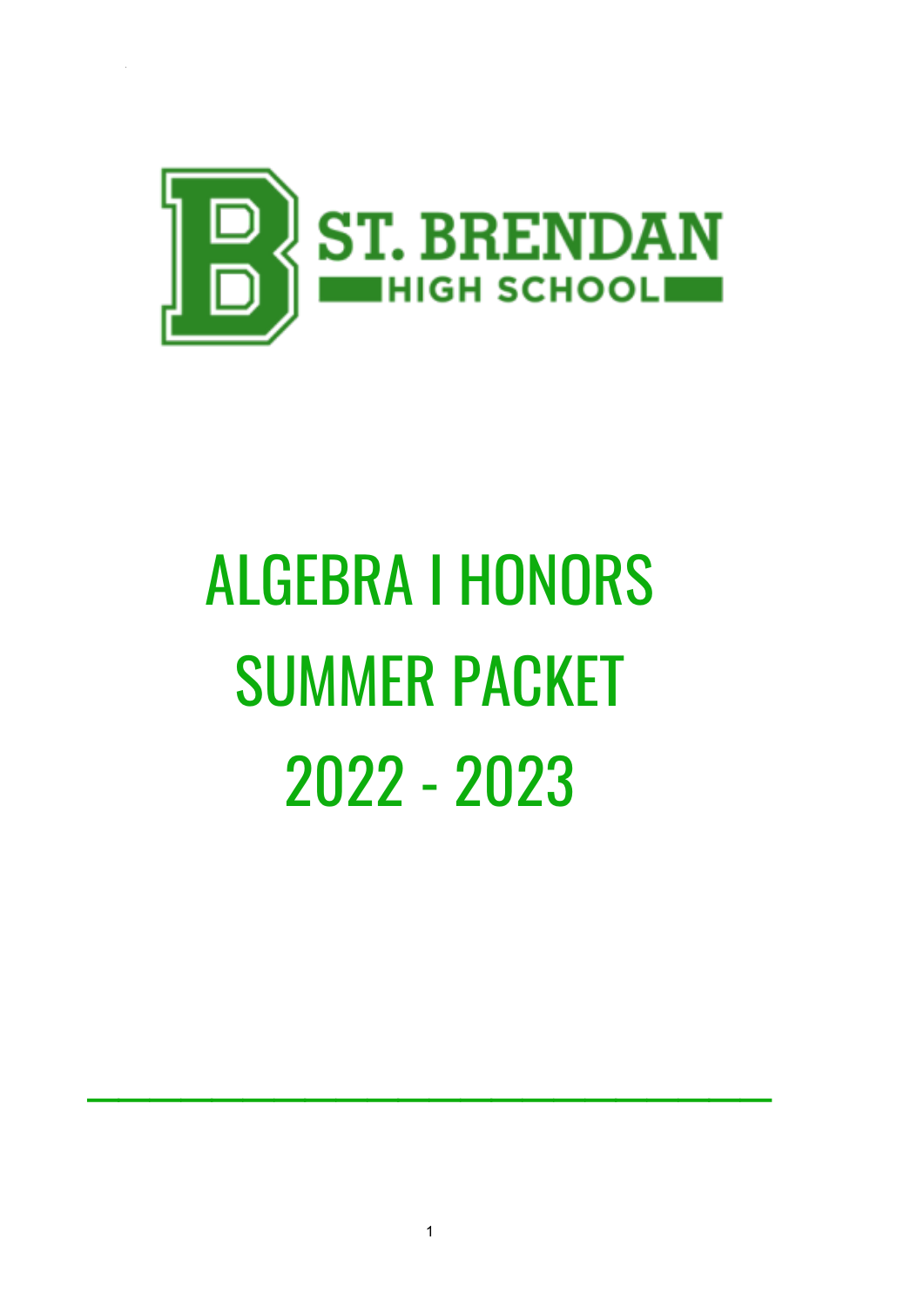## **Instructions**

The following review has several topics of Pre Algebra/Algebra required for your

next level mathematics course

You must print and turn in **only the practice exercises pages** of this document with your answers. ALL WORK MUST BE DONE ON LOOSE LEAF. Your problems must be numbered and work should be in order and NEAT. Please make sure to staple loose leaf paper containing your work to the packet. IT MUST BE INCLUDED TO RECEIVE CREDIT FOR YOUR SUMMER PACKET.

Answers with no work will receive no credit.

The packet will be graded by percentage of completion. Try your best to answer all questions, even if you are not sure of your answer.

This document is due THE FIRST DAY OF SCHOOL.

### NO LATE SUBMISSION WILL BE ACCEPTED.

We will be reviewing the packet the first week of school, so make a note of any guestions you may have. After reviewing these topics in class, you will be tested at the end of the first week of school on these concepts. NO CALCULATOR will be allowed on the quiz, so be sure to practice without the use of a calculator.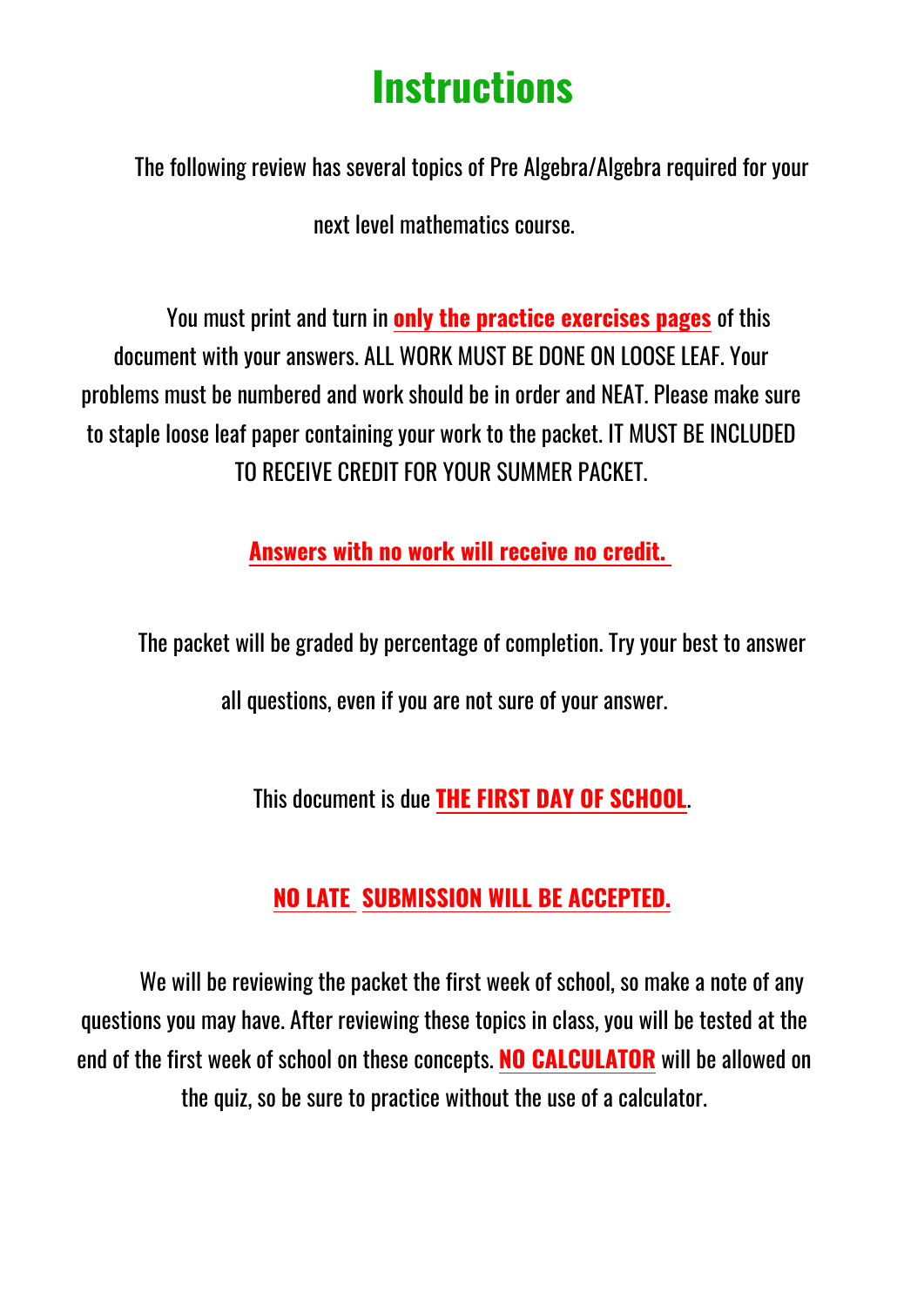Name: \_\_\_\_\_\_\_\_\_\_\_\_\_\_\_\_\_\_\_\_\_\_\_\_\_\_\_\_\_\_ Date:\_\_\_\_\_\_\_\_\_\_\_\_\_\_\_ Middle School:\_\_\_\_\_\_\_\_\_\_\_\_\_\_\_\_\_

**Insert** <**,** >**, or** = **to make the statement true.**

 $1) -600$  -60 2)  $-\frac{4}{23}$   $- \frac{3}{23}$ 3)  $\frac{30}{5}$ <u>24</u> 4 4) 0.3 0.4  $5) -7.2 -5.4$ 

#### **Write the sentence as a mathematical statement.**

6) Forty-one is not equal to negative forty-one.

7) Fifteen is less than or equal to seventeen.

#### **Use an integer to represent the value in the statement.**

8) a decrease of 106 feet in elevation

9) The team scored 17 points.

#### **List the numbers in set B that belong to the indicated set.**

10) B = 
$$
\left\{ 12, \sqrt{5}, -24, 0, \frac{0}{3}, 2\pi, \sqrt{16} \right\}
$$
  
Integers

11) B =  $\sqrt{19}$ ,  $\sqrt{5}$ , -12, 0,  $\frac{0}{0}$ 9 ,  $\sqrt{25}$ ,  $\frac{-6}{0}$ ,  $2\pi$ , 0.28

Rational numbers

12) B = 
$$
\left\{16, \sqrt{6}, -4, 0, \frac{0}{2}, \sqrt{16}, 2\pi, \frac{-2}{0}\right\}
$$

Real numbers

13) B = 
$$
\left\{ 18, \sqrt{6}, -21, 0, \frac{0}{4}, 2\pi, \sqrt{4} \right\}
$$
  
Natural numbers

#### **Find the absolute value of the number.**

14) |3|

 $15)$  |-16|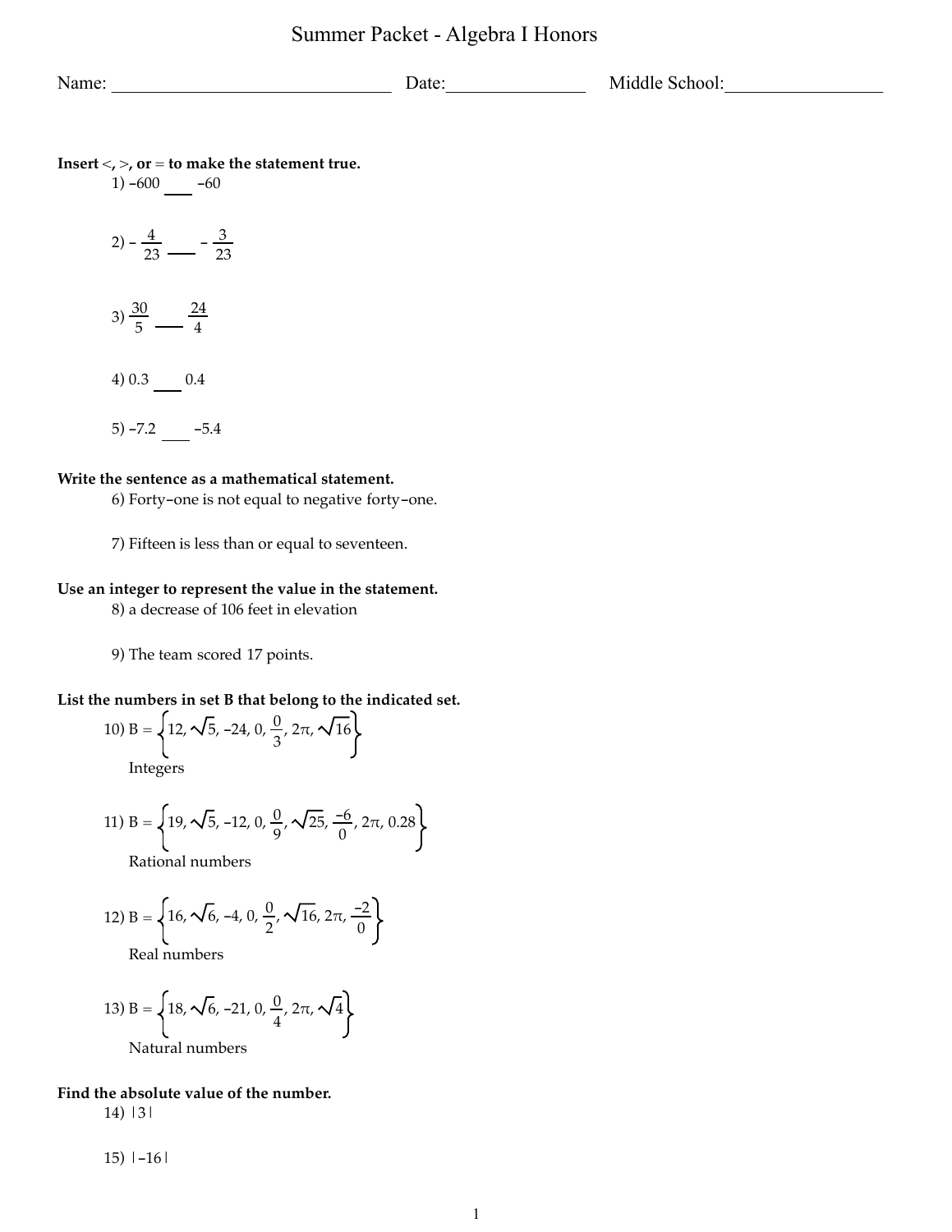**Write the fraction in lowest terms.**

16) 
$$
\frac{4}{8}
$$
  
17)  $\frac{12}{21}$   
18)  $\frac{84}{108}$   
19)  $\frac{5}{9}$ 

**Write the number as a product of primes.**

20) 42

21) 60

**Multiply or divide as indicated. Write the answer in lowest terms.**

22)  $\frac{3}{10} \cdot \frac{18}{14}$ 23)  $\frac{8}{17} \div \frac{3}{8}$ 24) 4  $\cdot$  5 $\frac{11}{11}$ 14 25)  $4\frac{1}{6} \cdot 2\frac{2}{5}$  $26)$   $7\frac{3}{5} \div \frac{1}{5}$ 27)  $3\frac{5}{6} \div 4\frac{7}{18}$ 

**Find the area of the figure below. (The area of a rectangle is the product of its length and width. The area of a triangle**  $i s \frac{1}{2}$ **2 the product of its base and height.)**



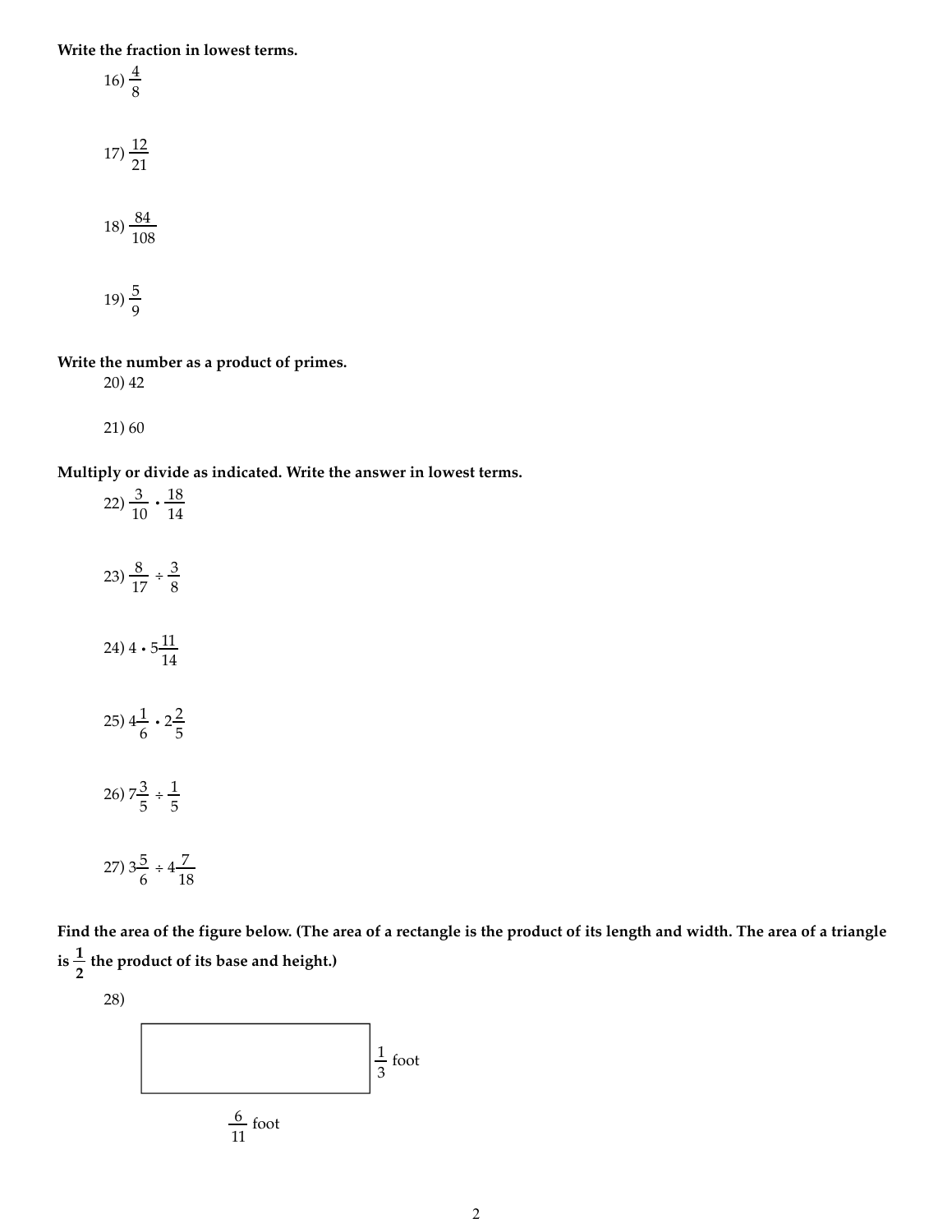

**Add or subtract as indicated. Write the answer in lowest terms.**

 $30\frac{5}{14} - \frac{1}{14}$  $(31)\frac{4}{9} + \frac{1}{6}$ 32) 10 -  $\frac{8}{3}$ 3 33)  $12\frac{1}{3} + 4\frac{5}{8}$ 34)  $5\frac{2}{9}$  –  $2\frac{5}{6}$  $(35)\frac{5}{9} + \frac{2}{3} - \frac{1}{6}$ 

#### **Solve. Simplify the answer.**

36) Last week, Samantha ran 18 miles. This week, she ran  $16\frac{3}{4}$  miles. How much more did she run last week?

37) To obtain a certain shade of paint, Peter mixed  $8\frac{1}{2}$  gallons of white paint with  $2\frac{1}{4}$  gallons of brown paint and

 $2\frac{2}{3}$  $\frac{2}{3}$  gallons of blue paint. How much paint did he have?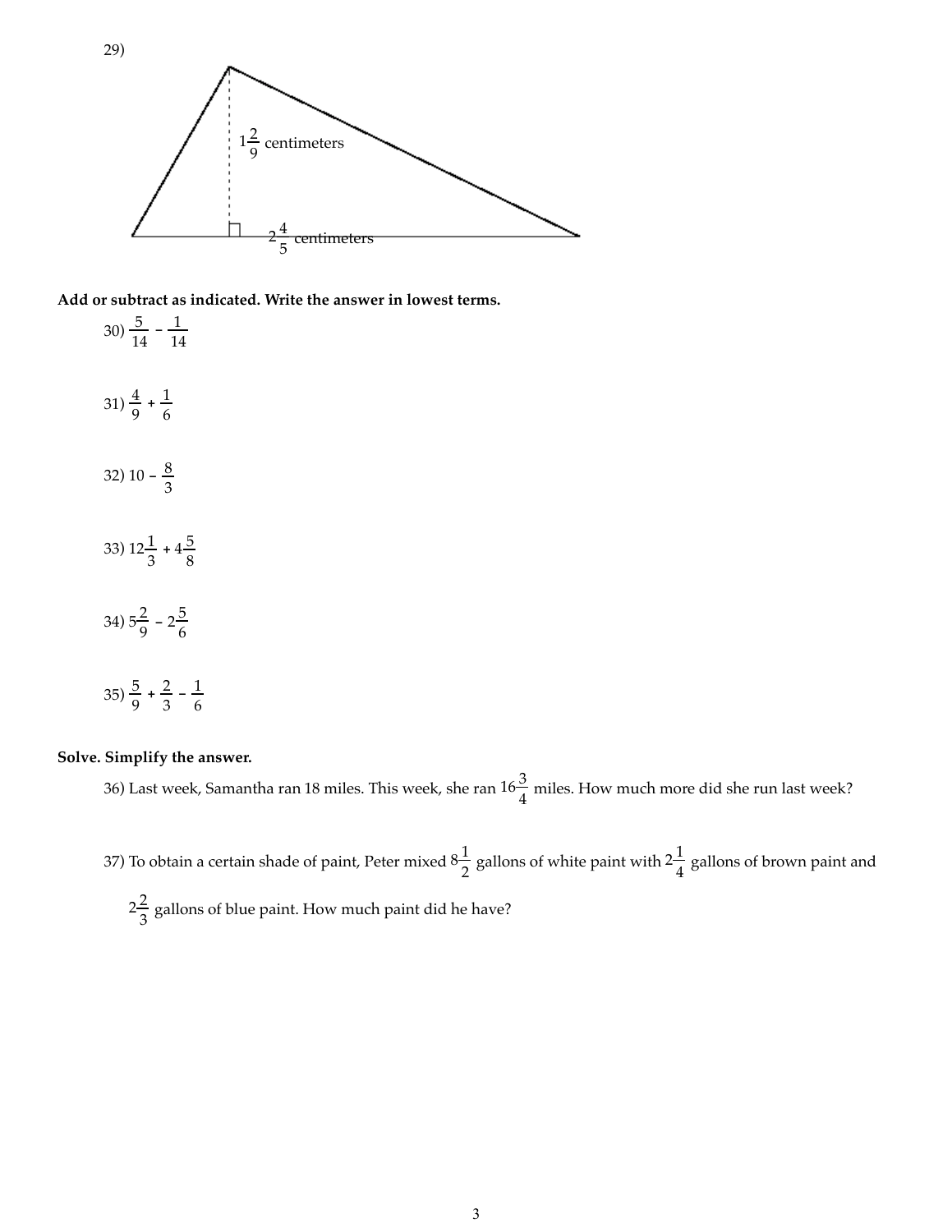**The circle represents a whole, or 1. Use subtraction to determine the unknown part of the circle.** 38)



**Write the fraction as an equivalent fraction with the given denominator.**

39)  $\frac{2}{3}$ with a denominator of 21

#### **Evaluate.**

 $(40) -9^2$ 

$$
41\left(-\frac{1}{6}\right)^{2}
$$
  

$$
42\left(0.04\right)^{2}
$$
  

$$
43\left(-1\right)^{14}
$$
  

$$
44\left(-4\right)^{3}
$$

### **Simplify the expression.**

45)  $8^2 - 4 \cdot 2$ 

46) 
$$
\frac{1}{4} + \frac{1}{6} \cdot \frac{1}{7}
$$
  
\n47)  $\frac{8}{5} \cdot \frac{2}{7} + \frac{5}{6} \cdot \frac{2}{5}$   
\n48) (7 + 4)[2 + (7 + 8)]  
\n49) [27 - (4 + 6) \div 2] - [1 + 21 \div 3]  
\n50)  $\frac{32(9 - 6) - 6}{3^2 - 3}$   
\n51)  $\frac{16 + 12 - 3}{3^2 - 5}$ 

13 - 5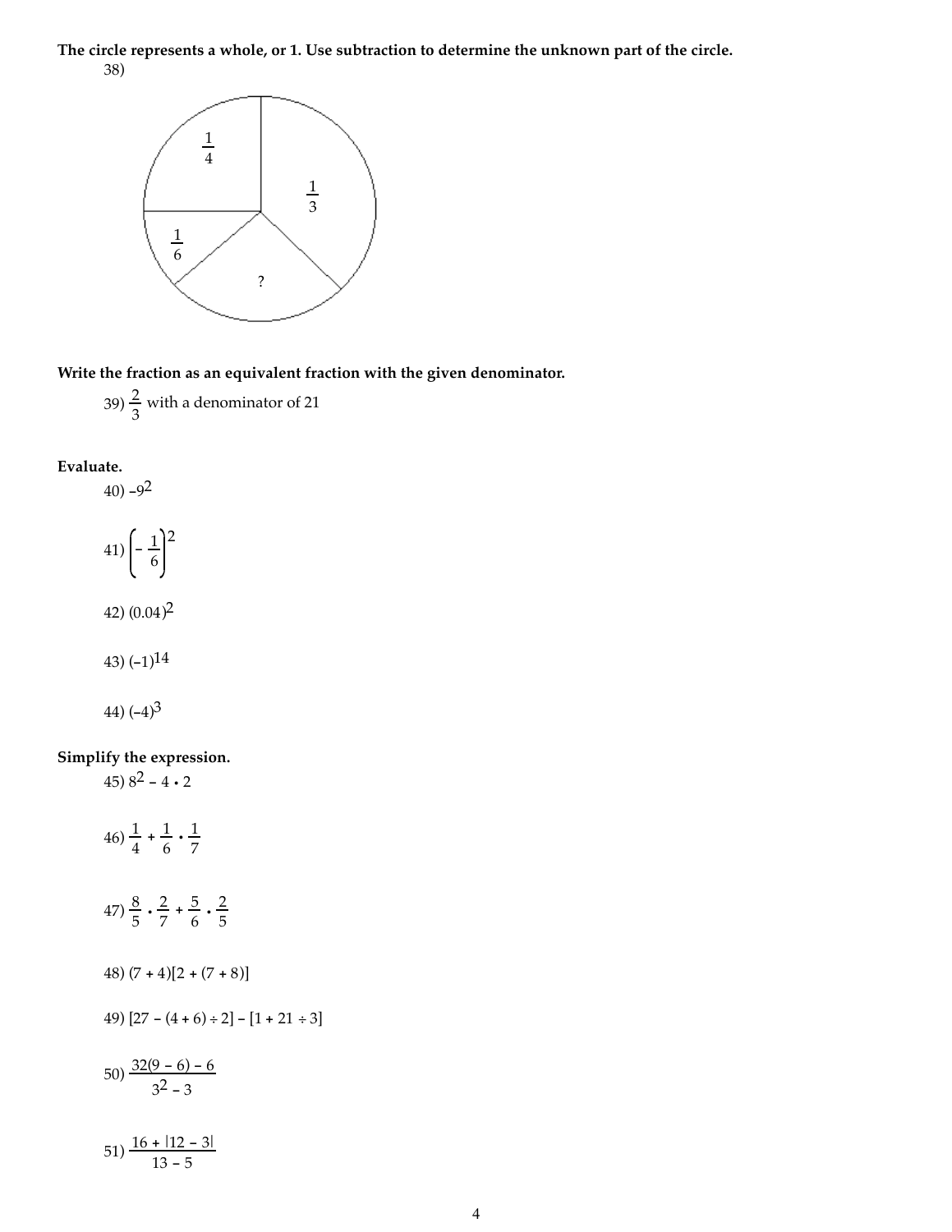**Evaluate the expression for the given replacement values.**

52) 
$$
(x + 2y)^2
$$
  $x = 4, y = 4$   
\n53)  $2y + \frac{60}{x}$   $x = 5, y = 7$   
\n54)  $\frac{y}{z} + 2x^2$   $x = 6, y = 16, z = 4$ 

55) Neglecting air resistance, the expression  $16t^2$  gives the distance in feet an object will fall in t seconds. Complete the chart below.

| Time t       | Distance 16t <sup>2</sup> |
|--------------|---------------------------|
| (in seconds) | (in feet)                 |
|              |                           |
| 7            |                           |
|              |                           |

#### **Write the phrase as an algebraic expression. Let x represent the unknown number.**

- 56) One-third times a number
- 57) The quotient of 20 and a number
- 58) Five times a number decreased by 28

#### **Add.**

59)  $-24 + 14$ 

 $(60) - \frac{1}{5} + \left(-\frac{1}{5}\right)$ 61)  $\frac{5}{22}$  +  $\left(-\frac{5}{22}\right)$ 

- 62) ∣3 + (-6)∣
- $63) -8.7 + (-2.5)$
- 64)  $[6 + (-1)] + [5 + (-25)]$

#### **Solve.**

- 65) A bike road race starts at an elevation of 670 feet and passes through 5 stages where the elevation changes by -349 feet, -86 feet, 10 feet, 177 feet, and 67 feet. At what elevation does the race end?
- 66) The price of a stock rose 8 points, fell 14 points, and again fell 15 points. What was the stock's total change?
- 67) Mariel the Magician died in the year 12 A.D. at the age of 53. In what year was she born?

#### **Find the additive inverse or opposite.**

68) |-11|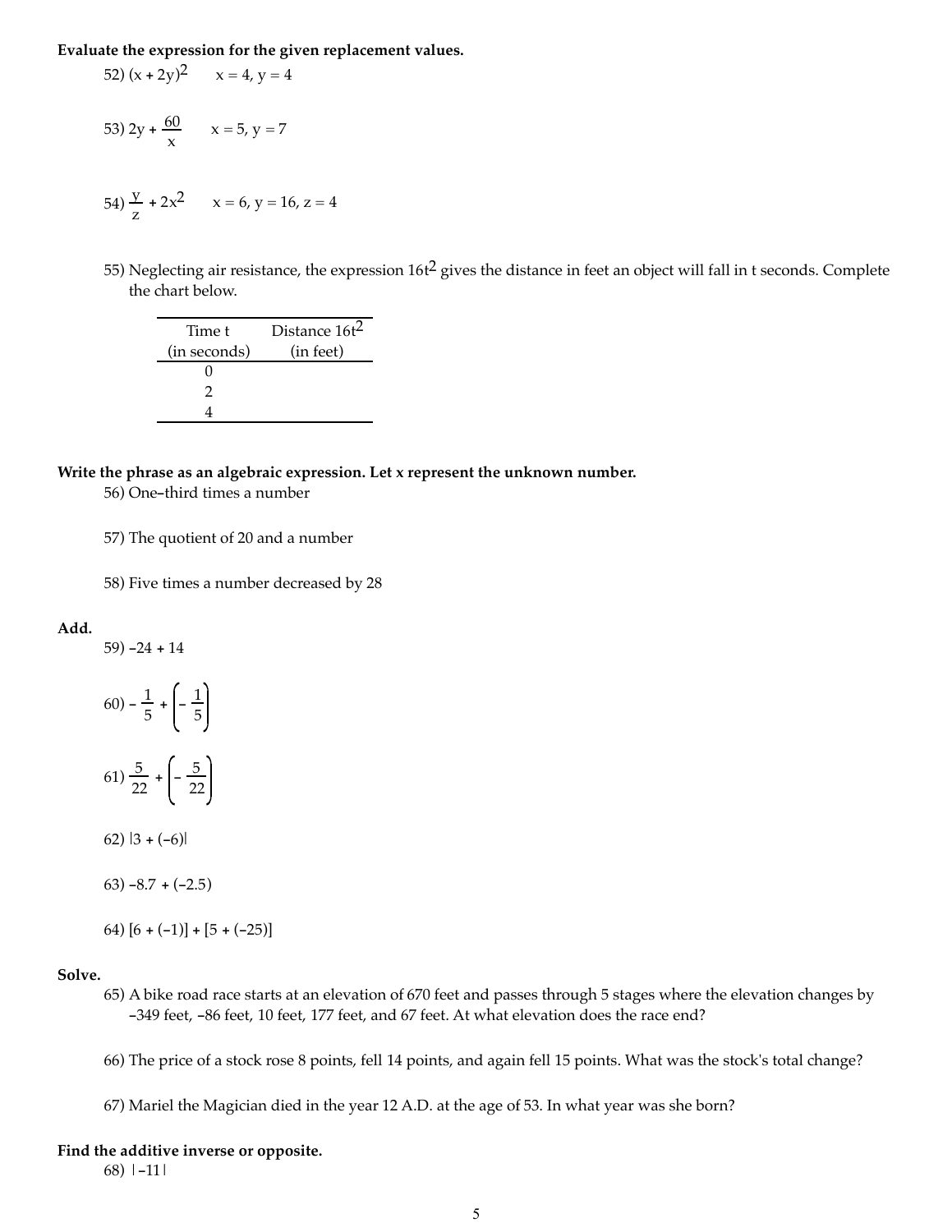69) -17

$$
70)\frac{6}{7}
$$

71) 0

Simplify.  

$$
72 - \left| -\frac{6}{11} \right|
$$

$$
73) - (-4)
$$

#### **Subtract.**

 $74) -8 - (-5)$ 

 $75) - 5 - (-5)$ 

$$
76) - \frac{3}{4} - \frac{5}{8}
$$

$$
77) - \frac{4}{5} - \left(-\frac{7}{10}\right)
$$

#### **Simplify the expression. (Remember the order of operations.)**  $78)$  23 -  $(-13) + 10 + (-20)$

79)  $|-1| - 4^2 - (-1 - 6)$ 

**Find the unknown complementary or supplementary angle.** 80)



**Translate the phrase to an expression and simplify.**

81) Decrease 8 by 9.

82) Decrease -4 by -1.

#### **Multiply.**

83) (-16)(-16)

84) (-5)(-3)(0)(6)

85) (-2)(4)(-3)(-3)

L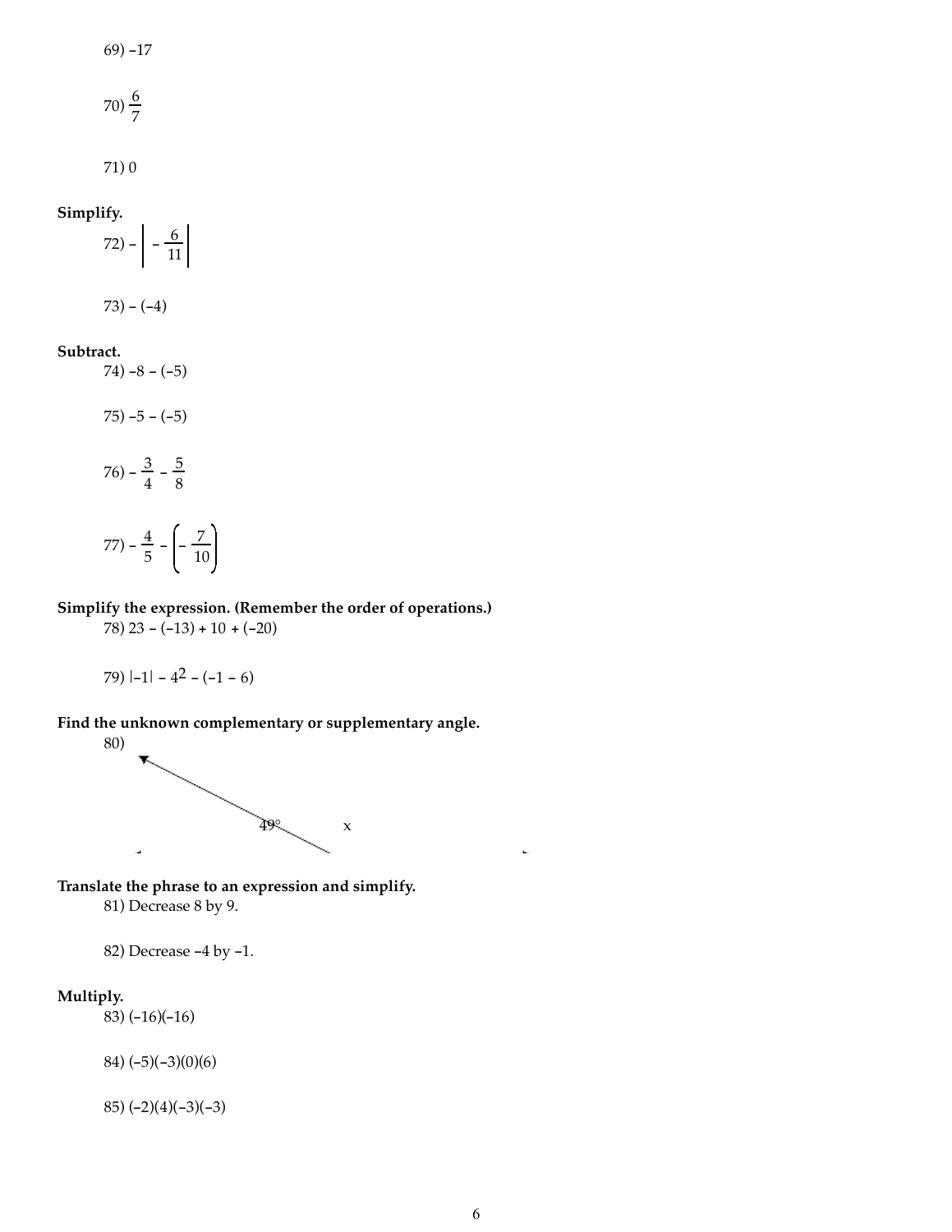#### **Perform the indicated operations.**

86)  $(-5)(-1)(-7) - (-4)$ 

#### **Provide an appropriate response.**

87) Find the opposite of -12.

88) Find the reciprocal of 
$$
-\frac{1}{9}
$$
.

**Divide.**

89) 
$$
\frac{0}{-45}
$$
  
\n90)  $\frac{-72}{-9}$   
\n91)  $\frac{-16}{0}$   
\n92)  $-\frac{9}{14} \div \left(-\frac{1}{4}\right)$   
\n93)  $\frac{3}{7} \div \left(-\frac{3}{7}\right)$ 

#### **Simplify.**

94)  $\frac{-4}{2+2}$ 

$$
95) \frac{73+7}{3^2-4}
$$

$$
96) \frac{|8(-2)| - |1 - 9|}{|8(3)|}
$$

#### **Decide whether the given number is a solution of the given equation.**

97) Is 9 a solution of  $-6x + 8 = -46$ ?

98) Is 6 a solution of  $-8x - 5 = x + 8$ ?

#### **Solve.**

99) Chris lost \$8.59 playing poker in one week. If this continued, what would be his net winnings or losses after five weeks?

#### **Name the property illustrated by the statement.**

| $(100)$ $(6 + 4) + 9 = (4 + 6) + 9$ |                              |
|-------------------------------------|------------------------------|
| A) commutative property of addition | B) distributive property     |
| C) associative property of addition | D) additive inverse property |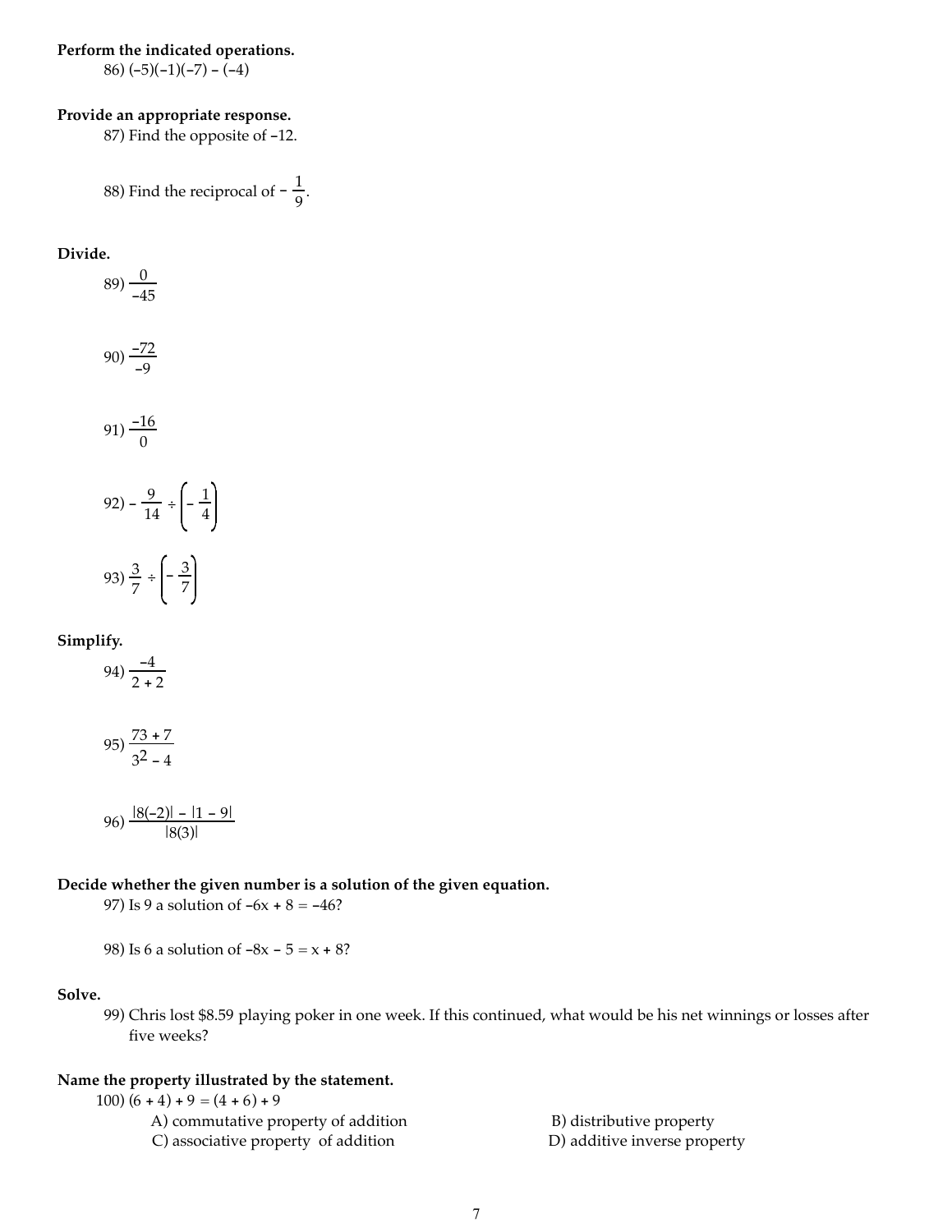101) 19 +  $(6 + 22) = (19 + 6) + 22$ A) associative property of addition B) distributive property C) identity element for addition  $D$  commutative property of addition 102)  $(5 \cdot 7) \cdot 1 = 5 \cdot (7 \cdot 1)$ A) commutative property of multiplication B) identity element for multiplication C) associative property of multiplication D) distributive property  $103)$  4 • 8 = 8 • 4 A) identity element for multiplication B) associative property of multiplication C) distributive property D) commutative property of multiplication

**Use the distributive property to write the expression without parentheses. Then simplify, if necessary.**

 $104) \frac{1}{4}$  $(12x - 8)$ 105)  $-(x - 9w)$ 

**Identify the numerical coefficient of the term.**

106)  $-(-5m + 5n - 9p)$ 

$$
107) - \frac{4}{11}z
$$

 $108 - 6x$ 

**Simplify the expression by combining any like terms.**

109)  $11x + 9 + 4x + x - 3$ 

110) 
$$
8x^2 - 9x - 8 + 4x - 6 + 5x^2
$$

111)  $-9m + 3 - 2 + 5 + m - 6$ 

#### **Simplify the expression. First use the distributive property to remove any parentheses.**

112) 5(6n - 10)

113)  $-6(4r + 7) + 6(3r + 4)$ 

114)  $-4(2x - 5) - 4x + 9$ 

#### **Write the algebraic expression described.**

115) Given the following quadrilateral, express the perimeter, or total distance around the figure, as an algebraic expression containing the variable x.

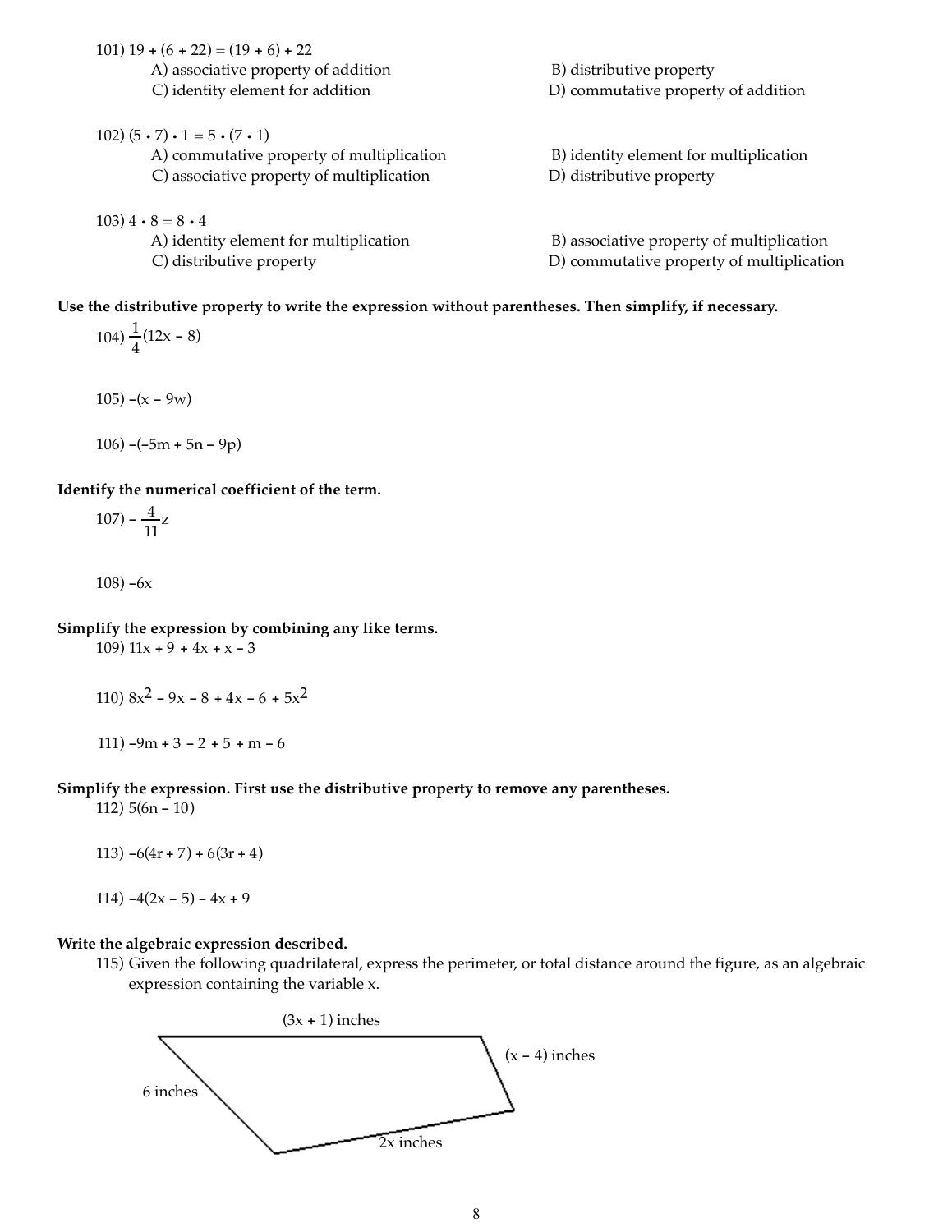**Solve the equation. Don't forget to first simplify each side of the equation, if possible.**

116)  $11 + 9y = 10y$ 

- $117) \frac{1}{5} + f = 6$ 118)  $3.3 + x = 18.4$ 119)  $2(2z - 2) = 3(z + 4)$ 120)  $8n - 7n - 4 = -4$ 121)  $\frac{x}{26} = \frac{2}{13}$ 122)  $9y = 7(2y - 7)$
- **Solve. If needed, round money amounts to two decimal places and all other amounts to one decimal place.**
	- 123) 15% of students at a university attended a lecture. If 5000 students are enrolled at the university, about how many students attended the lecture?

#### **Find the mean. If necessary, round to one decimal place.**

124) 6, 6, 9, 6, 13, 10

#### **Find the median. If necessary, round to one decimal place.**

125) 10, 5, 22, 10, 46, 36, 32

#### **Find the mode or modes (if any).**

126) 20, 38, 46, 38, 49, 38, 49

127) Turn 95% in to a decimal.

128) Turn 2.56 into a percent.

#### **Factor out the GCF from the polynomial.**

 $129) 50x + 10$ 

#### **Factor the trinomial completely. If the polynomial cannot be factored, write "prime."**

130)  $x^2$  + 14x + 45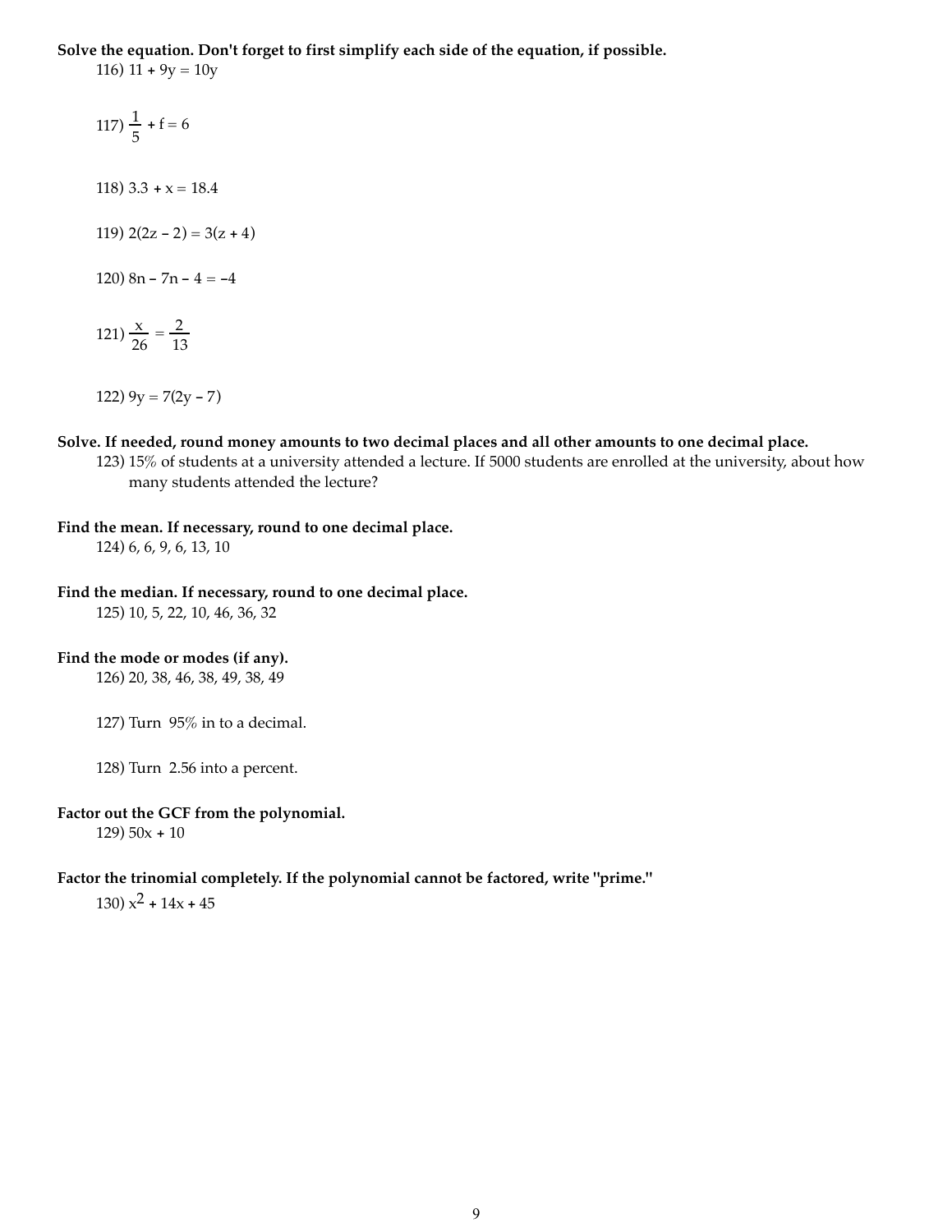**Find the coordinates of the points in the graph.**



**Complete and graph the ordered**-**pair solutions of the given equation.**



#### **Graph the linear equation.**



**Fill in the blank with one of the words or phrases listed below.**

| set<br>denominator<br>variable | inequality symbols<br>grouping symbols<br>equation   | opposites<br>exponent<br>solution | absolute value<br>base | numerator<br>reciprocals |
|--------------------------------|------------------------------------------------------|-----------------------------------|------------------------|--------------------------|
|                                | 134) The symbols $\neq$ , $\lt$ , and $>$ are called |                                   |                        |                          |

135) A mathematical statement that two expressions are equal is called  $a(n)$  .  $\qquad \qquad$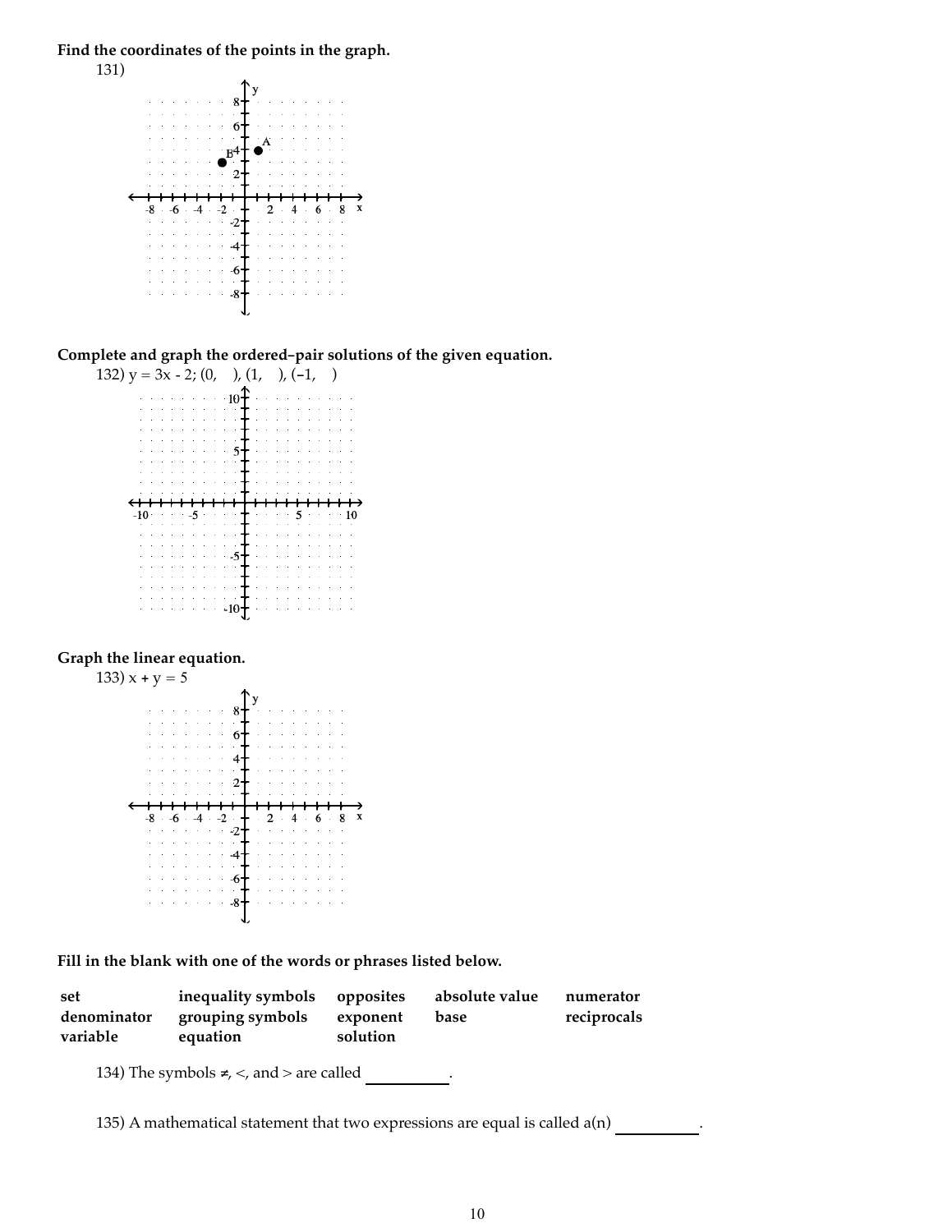136) The of a number is the distance between that number an 0 on the number line.

137) A symbol used to represent a number is called a .

138) Two numbers that are the same distance from 0 but lie on opposite sides of 0 are called \_\_\_\_\_\_\_\_\_.

139) The number in a fraction above the fraction bar is called the \_\_\_\_\_\_\_\_\_\_.

140) A  $\_\_\_\_\_\_\$  of an equation is a value for the variable that makes the equation a true statement.

141) Two numbers whose product is 1 are called .

142) In 23, the 2 is called the and the 3 is called the .

143) The number in a fraction below the fraction bar is called the .

144) Parentheses and brackets are examples of .

145) A is a collection of objects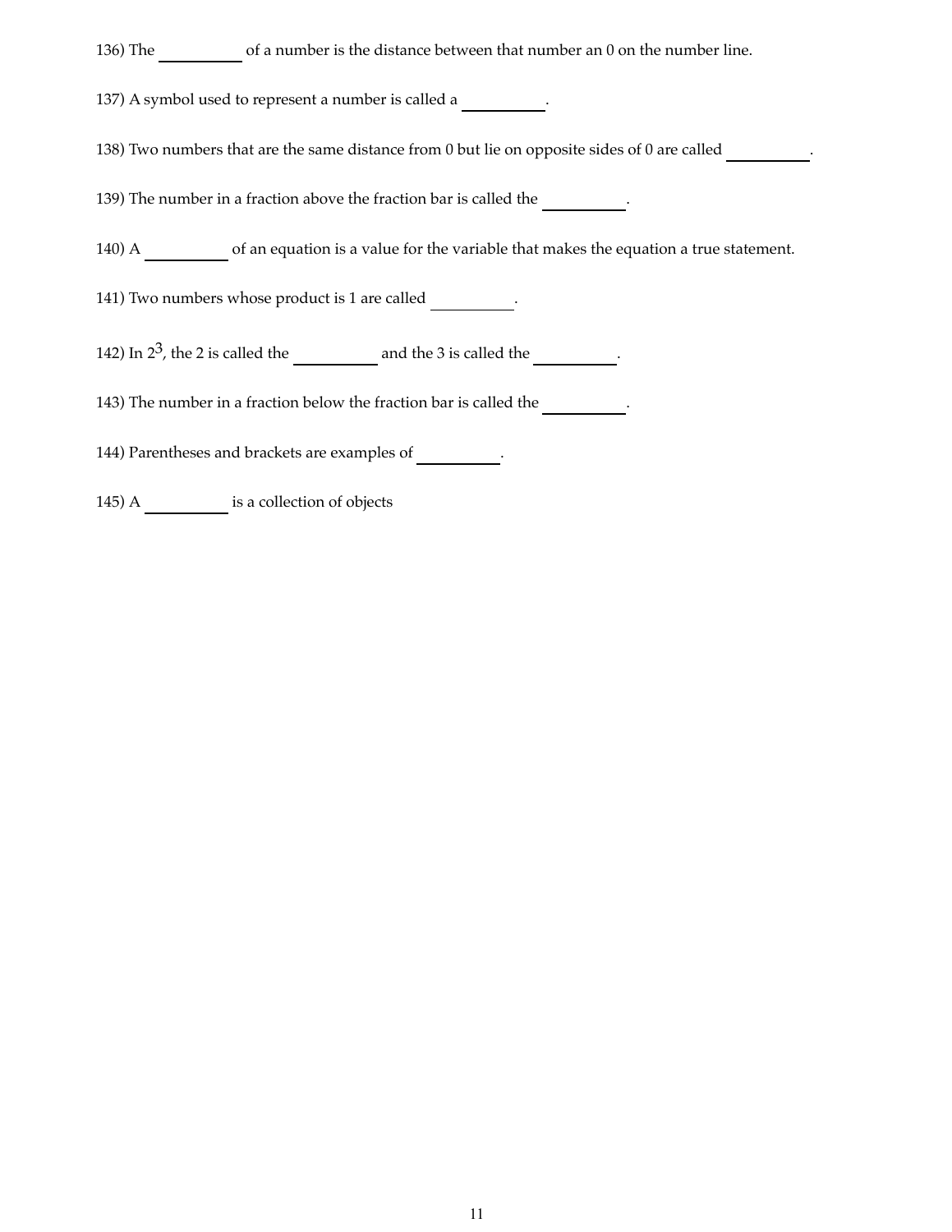# Answer Key<br>Testname: SUMMER PACKET ALG I HONORS

| 1) <                                                              | 32) $\frac{22}{3}$                                        | $(60) - \frac{2}{5}$  |
|-------------------------------------------------------------------|-----------------------------------------------------------|-----------------------|
| 2) <                                                              |                                                           |                       |
| $3) =$                                                            |                                                           | 61)0                  |
| $4$ ) <                                                           | 33) $16\frac{23}{24}$                                     | 62)3                  |
| 5) <                                                              |                                                           | $(63) - 11.2$         |
| 6) $41 \ne -41$                                                   | 34) $2\frac{7}{18}$                                       | $64) -15$             |
| 7) $15 \le 17$                                                    |                                                           | 65) 489 ft            |
| $8) - 106$                                                        | $(35)\frac{19}{18}$                                       | 66) -21 points        |
| 9) 17                                                             |                                                           | 67) 41 B.C.           |
| 10) 12, -24, 0, $\frac{0}{3}$ , $\sqrt{16}$                       |                                                           | $68) -11$             |
|                                                                   | 36) $1\frac{1}{4}$ mi                                     | 69) 17                |
| 11) 19, -12, 0, $\frac{0}{9}$ , $\sqrt{25}$ , 0.28                |                                                           | $(70) - \frac{6}{7}$  |
|                                                                   | 37) $13\frac{5}{12}$ gal                                  |                       |
| 12) 16, $\sqrt{6}$ , -4, 0, $\frac{0}{2}$ , $\sqrt{16}$ , 2 $\pi$ |                                                           | 71)0                  |
|                                                                   | $(38)\frac{1}{4}$                                         |                       |
| 13) 18, $\sqrt{4}$                                                |                                                           | $(72) - \frac{6}{11}$ |
|                                                                   | $(39)\frac{14}{21}$                                       | 73) 4                 |
| 14)3                                                              |                                                           | $74) -3$              |
| 15) 16                                                            | $40) - 81$                                                | 75) 0                 |
| $16)\frac{1}{2}$                                                  |                                                           |                       |
|                                                                   | $41)\frac{1}{36}$                                         | $(76) - \frac{11}{8}$ |
| $(17)\frac{4}{7}$                                                 | 42) 0.0016                                                |                       |
|                                                                   | 43) 1                                                     | $(77) - \frac{1}{10}$ |
|                                                                   | $44) -64$                                                 |                       |
| $(18)\frac{7}{9}$                                                 | 45) 56                                                    | 78) 26                |
|                                                                   |                                                           | $79 - 8$              |
| 19) $\frac{5}{9}$                                                 | $46)\frac{23}{84}$                                        | 80) 131 <sup>°</sup>  |
|                                                                   |                                                           | $81) - 1$             |
| $20) 2 \cdot 3 \cdot 7$                                           | $(47)\frac{83}{105}$                                      | $82) - 3$<br>83) 256  |
| $21) 2 \cdot 2 \cdot 3 \cdot 5$                                   |                                                           | 84) 0                 |
| 22) $\frac{27}{70}$                                               | 48) 187                                                   | $85) - 72$            |
|                                                                   | 49) 14                                                    | $86) -31$             |
| $(23)\frac{64}{51}$                                               | 50) 15                                                    | 87) 12                |
|                                                                   | $(51)\frac{25}{8}$                                        | $88) - 9$             |
| 24) $23\frac{1}{7}$                                               |                                                           | 89) 0                 |
|                                                                   | 52) 144                                                   | 90) 8                 |
| 25) 10                                                            | 53) 26                                                    | 91) undefined         |
| 26) 38                                                            | 54) 76<br>55)                                             | 92) $\frac{18}{7}$    |
|                                                                   |                                                           |                       |
| $(27)\frac{69}{79}$                                               | Distance 16t <sup>2</sup><br>Time t                       | $93) - 1$             |
|                                                                   | (in feet)<br>(in seconds)<br>$\boldsymbol{0}$<br>$\theta$ | $94) - 1$             |
| 28) $\frac{2}{11}$ sq ft                                          | 64<br>$\overline{2}$                                      | 95) 16                |
|                                                                   | 256<br>4                                                  | $(96)\frac{1}{3}$     |
| 29) $1\frac{32}{45}$ sq cm                                        |                                                           |                       |
|                                                                   | 56) $\frac{1}{3}x$                                        | 97) yes               |
| 30) $\frac{2}{7}$                                                 |                                                           | 98) no                |
|                                                                   | 57) $\frac{20}{x}$                                        | 99) - \$42.95         |
|                                                                   |                                                           | $100)$ A              |
| $31)\frac{11}{18}$                                                | 58) 5x - 28                                               | $101)$ A              |
|                                                                   | $59) - 10$                                                | 102) C                |

 $103) D$